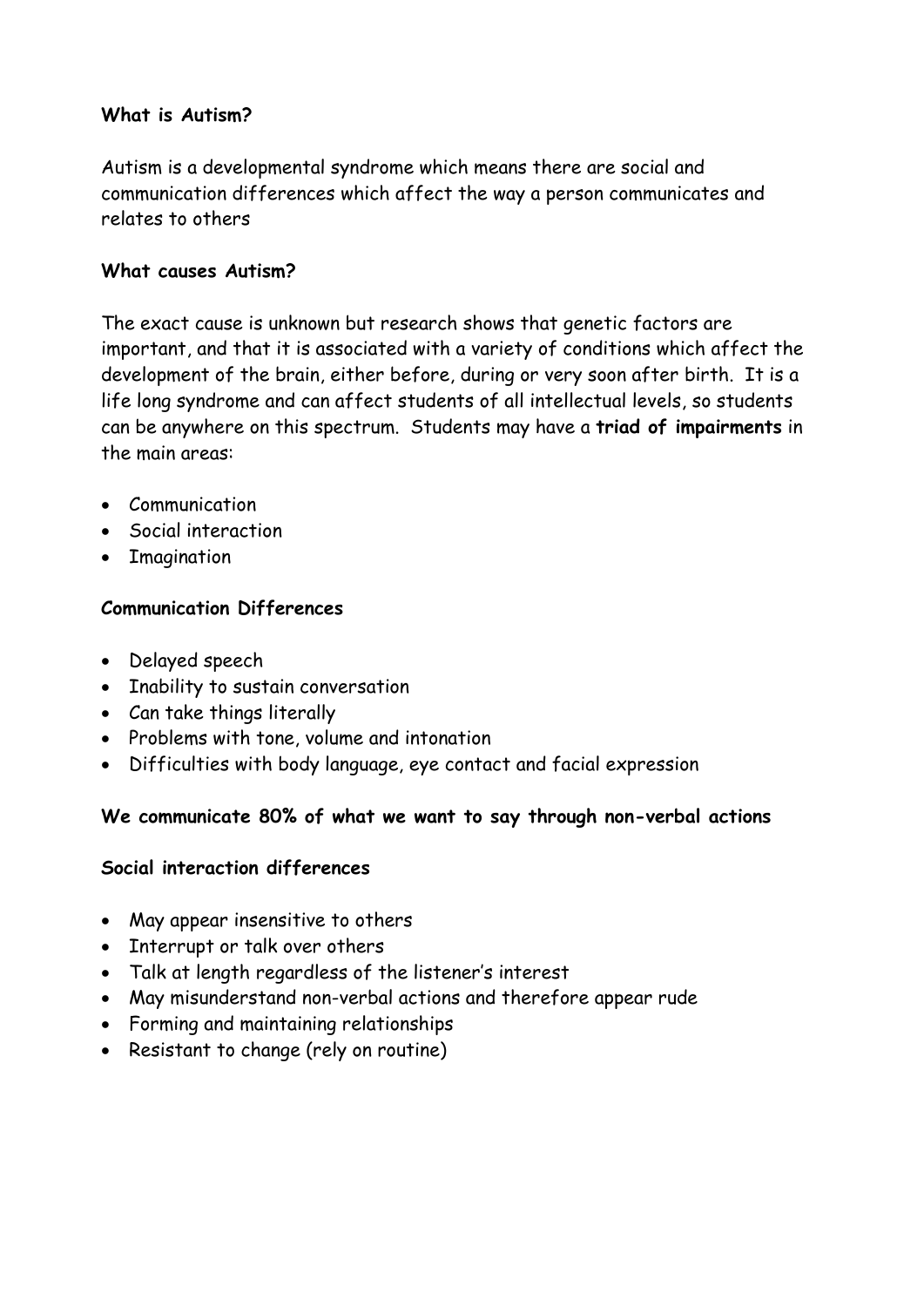#### **Imagination differences**

- Lack of empathy
- Problems with decision making or using initiative
- Generalising is difficult
- Cause and effect (scenarios that have not happened are hard to comprehend)
- Inability to organise and plan ahead
- Peer relationships
- Lack of spontaneity

#### **Positive aspects of Autism**

Some autistic students will display these characteristics:

- Attention to detail
- Methodical approach
- Be good with facts and figures
- Reliable
- Extremely well motivated
- Enjoy routines

## **Sensory Difficulties**

Every student is different but many have sensory sensitivities, which makes it hard to concentrate and join in activities.

#### **Issues to consider**

**Taste –** Food and drink preferences in terms of texture, colour, temperature and separation of food.

**Smell** – classroom needs to be fragrance free or students prepared in advance for food or chemical smells.

**Touch** – be aware of concerns and preferences of different textures and the need to touch/fidget.

**Sight** – personal space, colours, bright/dull lighting and overcrowding may cause problems.

**Sound** – noises from staff or equipment or outside factors may need advance warning. Say the student's name first before talking. Allow for more time to process instructions.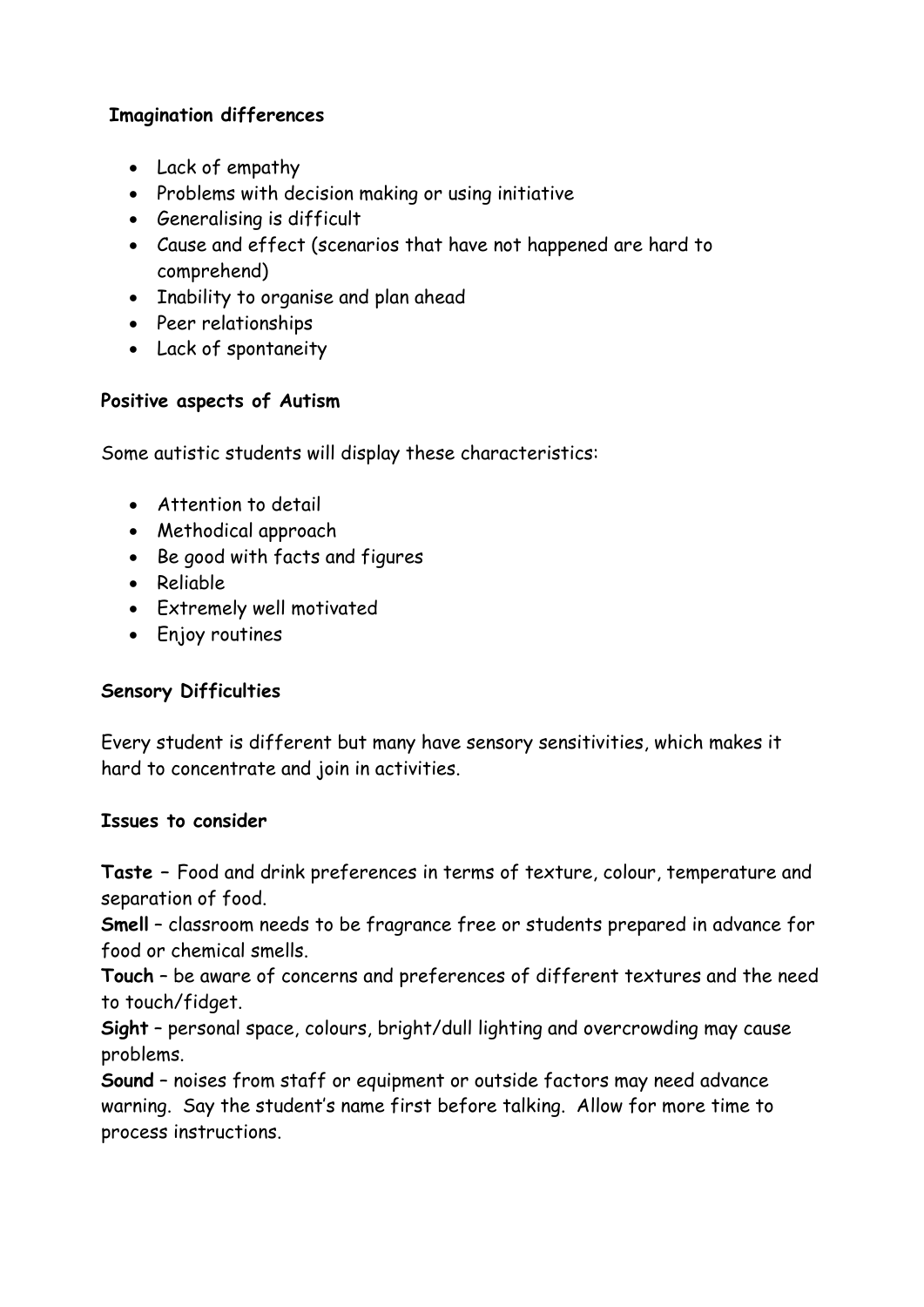#### **Observed Behaviours**

| Uses eyes to communicate in an unusual way                                                                                                      |  |
|-------------------------------------------------------------------------------------------------------------------------------------------------|--|
| Does not show an interest in what others are looking at                                                                                         |  |
| Shows a lack of facial expression, or expressions are out of<br>context                                                                         |  |
| Apparently not interested in others                                                                                                             |  |
| Attends to others too intensely                                                                                                                 |  |
| Stands too close or too far away                                                                                                                |  |
| Has few friends and has difficulty in maintaining friendships                                                                                   |  |
| Prefers to be on the outside of social groups                                                                                                   |  |
| Likes games to be organised using either consistent rules or<br>those of their own making                                                       |  |
| Tends not to share interests with others, or not to point things<br>out or comments on the same topics as normally developing<br>children       |  |
| Offers explanations for their behaviour that show little regard<br>for the needs or interests of others                                         |  |
| Rarely comforts or reassures others when they are distressed                                                                                    |  |
| Finds difficulty in working collaboratively with other children                                                                                 |  |
| Tends not to imitate other children or to pick up the subtleties<br>of peer culture                                                             |  |
| Appears older than their real age, owing to an adult manner                                                                                     |  |
| Fails to understand things in the same way as other children                                                                                    |  |
| Speaks in an unusually loud or unusually quiet voice                                                                                            |  |
| Has difficulty adapting behaviour to different audiences; they<br>may use the same manner with their teacher as with peers in the<br>playground |  |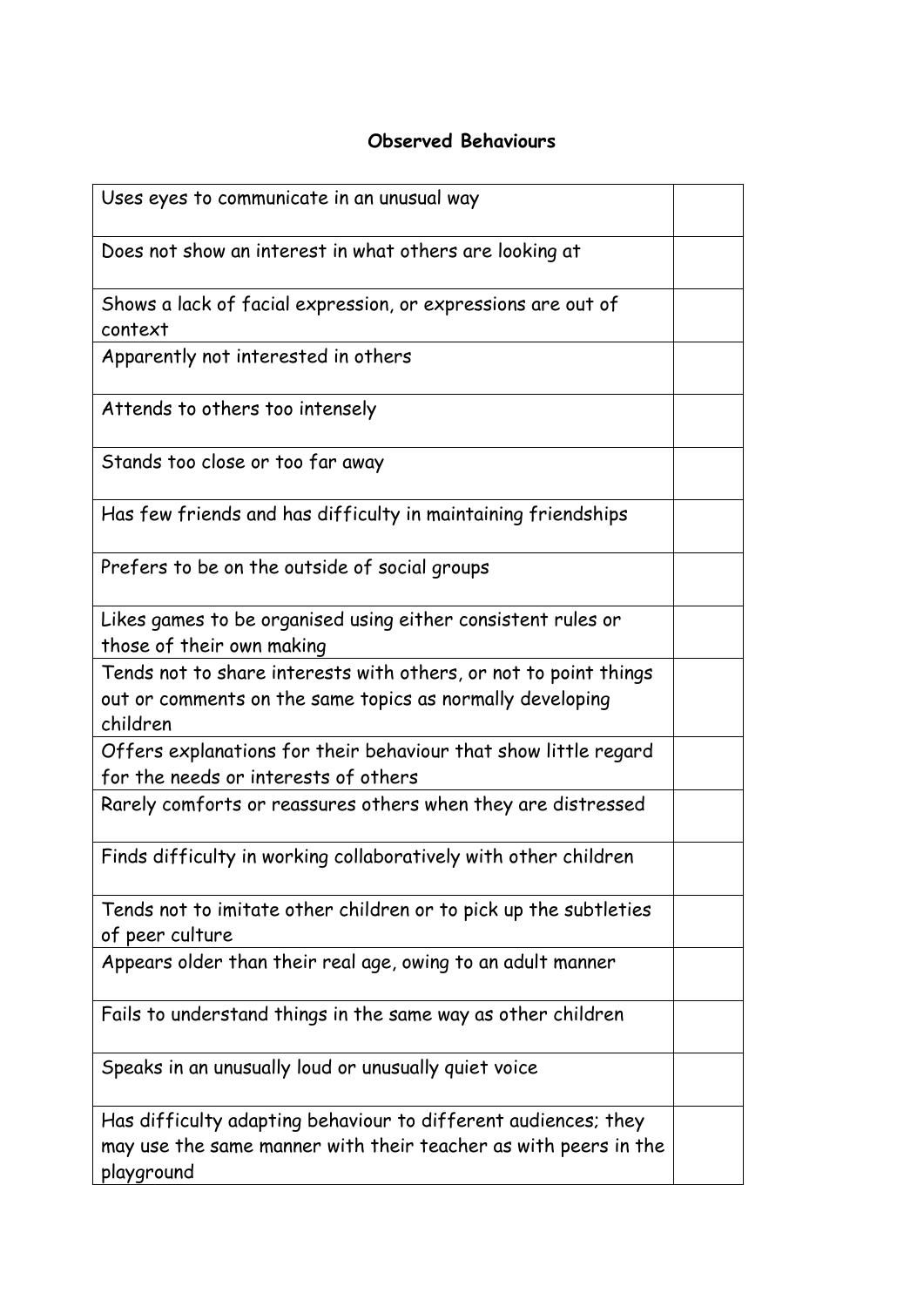| Has a sense of humour, but does not always share this with                                          |  |  |
|-----------------------------------------------------------------------------------------------------|--|--|
| others; finds difficulty in understanding other people's humour                                     |  |  |
| Has difficulty in 'reading between the lines' and understanding                                     |  |  |
| inferences                                                                                          |  |  |
| Gives unlikely reasons for the behaviour of other people                                            |  |  |
| Has difficulties in planning ahead                                                                  |  |  |
| Does not treat other people's feelings or points of view as<br>relevant                             |  |  |
| Tends to talk at length about a topic of interest                                                   |  |  |
| Has an overriding interest in an unusual subject, object or<br>person                               |  |  |
| Repeats actions, such as foot tapping in class, inappropriately                                     |  |  |
| Develops repetitive behaviour patterns such as insisting that                                       |  |  |
| they always follow the same route to school                                                         |  |  |
| Knowingly repeats disruptive behaviour such as flicking lights on<br>and off                        |  |  |
| Has difficulty in getting organised for different lessons                                           |  |  |
| Has difficulty in remembering what to do when the context<br>changes                                |  |  |
| Becomes anxious when there are unexpected minor changes to<br>the day                               |  |  |
| Is not motivated in the same way as other children                                                  |  |  |
| Sometimes appears very happy or upset for no apparent reason                                        |  |  |
| Has an unusually strong reaction if anyone touches them                                             |  |  |
| Has an unusually strong reaction, such as covering their ears, if<br>someone says a particular word |  |  |
| Sometimes fails to distinguish between group and individual<br>requests                             |  |  |
| Uses particularly clumsy or insensitive attempts to make friends                                    |  |  |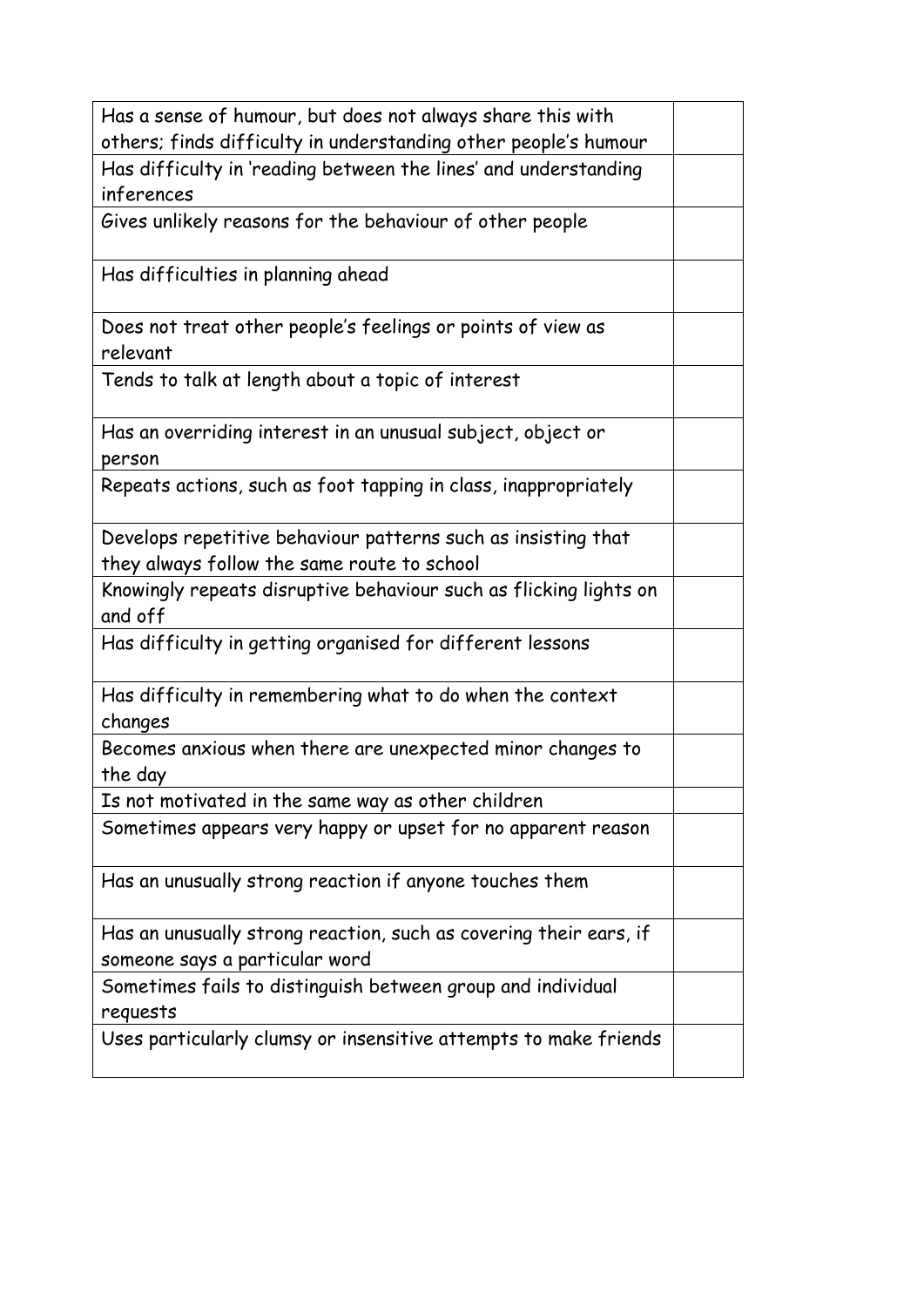#### **Strategies for autism**

As previously stated, students with autism have different needs but here are a few basic strategies:

- A set daily routine
- Visual timetable
- Clear instructions ie specific write two sentences, number your instructions for help with sequencing
- Warn of any changes to routine or activity
- Using clear and unambiguous language, avoiding jokes, idioms and metaphors
- Addressing the student individually at all times (for example, the student may not realise that an instruction given to the whole class also includes him/her)
- Repeating instructions and checking understanding, using short sentences to ensure clarity of instructions
- Using various means of presentation visual, physical guidance and peer modelling
- Ensuring consistency of expectation among all staff
- Recognising that some change in manner or behaviour may reflect anxiety (which may be triggered by a change to routine)
- Not taking apparently rude or aggressive behaviour personally; and recognising that the target for the student's anger may be unrelated to the source of that anger
- Specific teaching of social rules/skills, such as turn-taking, sharing and social distance
- Minimising/removal of distractions, or providing access to an individual work area, or both, when a task involving concentration is set
- Seeking to link work to the student's particular interests and strengths
- Using word-processing and computer based learning
- Protecting the student from teasing during unstructured times and providing peers with some awareness of his/her particular needs
- Allowing the student to avoid certain activities which he/she may not understand or like, and supporting the student in open-ended and group tasks
- Allowing some access to obsessive behaviour as a reward for positive efforts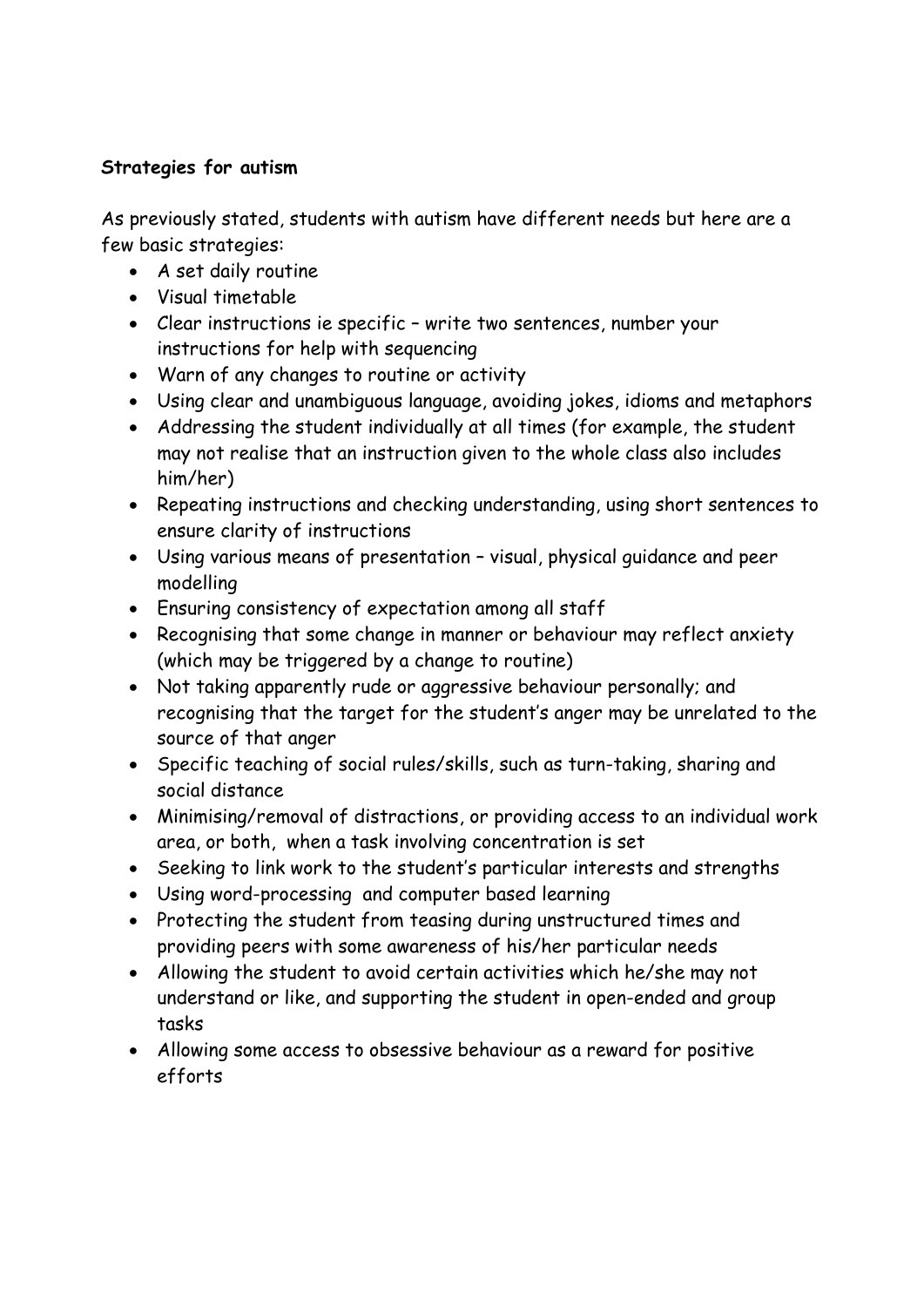# **Asperger syndrome**

While there are similarities with autism, people with Asperger syndrome have fewer problems with speaking and are often of average, or above average, intelligence. They do not usually have the accompanying learning disabilities associated with autism, but they may have specific learning difficulties. These may include dyslexia and dyspraxia or other conditions such as attention deficit hyperactivity disorder (ADHD) and epilepsy.

With the right support and encouragement, people with Asperger syndrome can lead full and independent lives.

#### **Characteristics of Asperger syndrome**

The characteristics of Asperger syndrome vary from one person to another but as well as the **three main areas of difficulty**, people with the condition may have:

- love of routines
- special interests
- sensory difficulties.

#### **Ten Tips for Teaching Students with Asperger's Syndrome**

- 1. Seat the student with a good role model. Remember that these students are keen to fit in and in order to do so they copy other students! Being seated near the door could also help so that if they need to get out they can do so unobtrusively.
- 2. Identify a quiet place that the student could go to if noise levels are either distressing or distracting.
- 3. Before giving an explanation/ instructions ensure the AS student is cued in by saying their name, e.g. "Tom, you need to listen now."
- 4. Remember that the AS student is unlikely to sustain listening or be sure about what to do. Always go over to check understanding and use words like, "Tell me what you have to do" rather than "Do you understand?"
- 5. Write steps in a task either on the board for all to work through or go over to the AS student once the class is settled to recap instructions, jotting them down in bullet format for him / her to work through. Encourage them to tick off/ cross out as done as this shows them where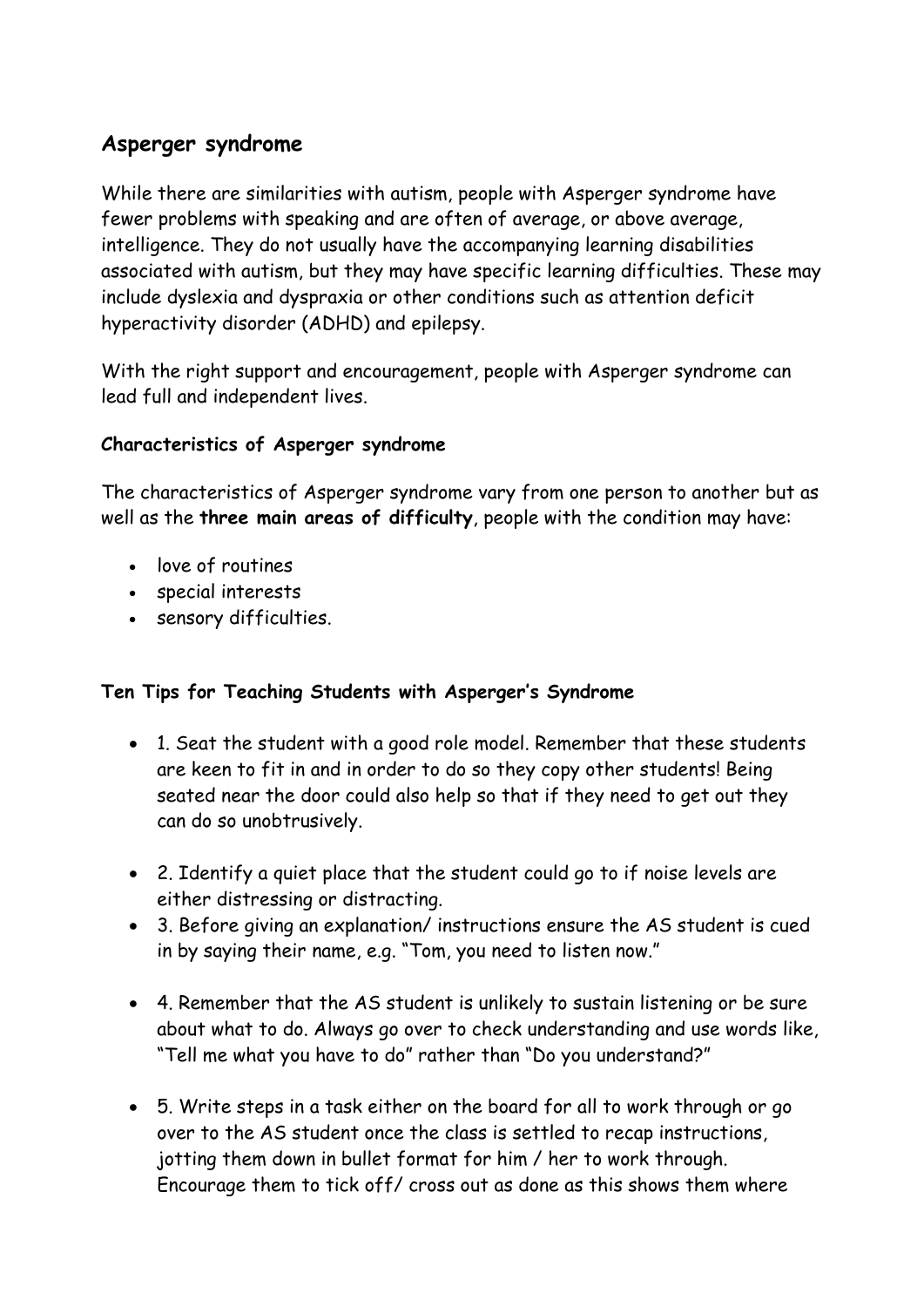they are and gives a good sense of achievement. This will be useful for any student who finds auditory learning difficult.

- 6. Use visual learning styles as much as possible.
- 7. Give clear, direct instructions. Do not use indirect language such as, "I am waiting" as this may not be understood. It would be much better to say, "Tom, look at me please." Sarcasm and humour may also not be processed correctly. Don't waste time saying what not to do, just state the behaviour that you do want.
- 8. When you want them to engage in class discussions ask a factual question. Memory for facts is probably good whereas they are likely to be uncertain about giving opinions or answers about more abstract ideas.
- 9. In the same way, the tasks that suit them best may be the familiar, the highly structured, the factual, and they may need help in ideas and organisation with any open-ended or imaginative task. Mind maps are very useful aids.
- 10. Individual work is probably what they like best, but paired working can be beneficial in terms of both promoting interaction with others and of scaffolding a task. Group work is likely to be very difficult. If you have a TA in the room ask him / her to support the group that contains the AS student. If this is not possible ensure you give clear guidelines for how to work in a group, something that tends to be taken for granted.

#### **Associations**

**[www.autism.org.uk](http://www.autism.org.uk/)** The National Autistic Society [www.nas.org.uk](http://www.nas.org.uk/) [www.isn.net/~jypsy](http://www.isn.net/~jypsy) [www.teach.com](http://www.teach.com/)